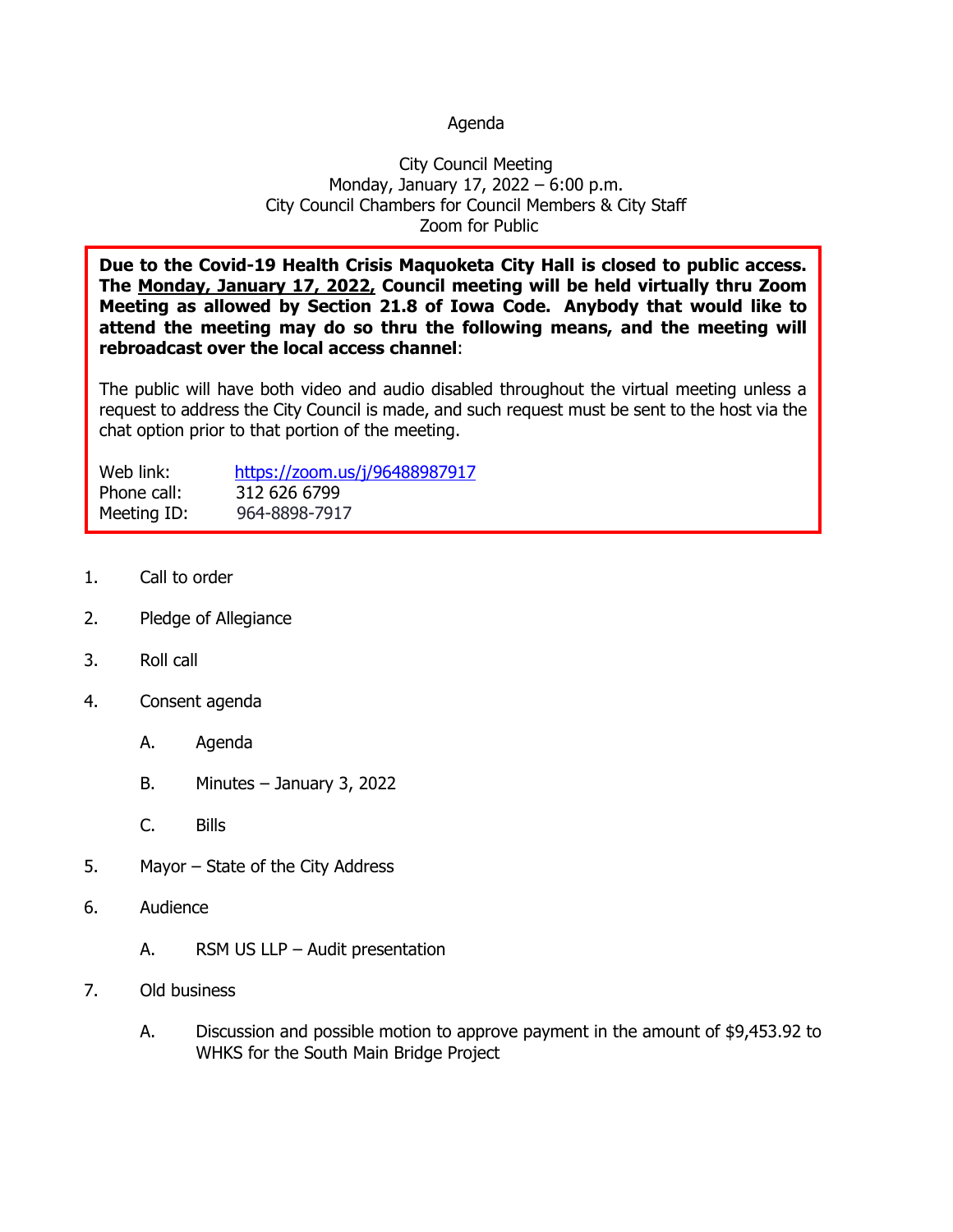- B. Discussion and possible motion to approve payment in the amount of \$24,427.84 to WHKS for the South Main Trail Project
- C. Discussion and possible motion to approve payment in the amount of \$62,410.50 to Origin for the Platt Street Project
- D. Discussion and possible motion to approve payment in the amount of \$284,458.42 to Tschiggfrie Excavating for the Platt Street Project
- E. Discussion and possible motion approving Change Order #6 in the amount of -\$1,408.28 submitted by Tricon Construction for the Façade West Project
- 8. New business
	- A. Resolution accepting FY 2020-2021 audit as presented by RSM US LLP
	- B. Resolution to establish a public hearing on Monday, February 7, 2022 at 6:00 p.m. for the 2022 Community Development Block Grant – CB Public Facilities (CDBG-CV) Application
	- C. Resolution setting Monday, February 7, 2022 at 6:00 p.m. as public hearing for the purpose of soliciting written and oral comments on the City's proposed fiscal year 2022- 2023 maximum property tax dollars from certain levies
- 9. Committee reports
	- A. Finance/Personnel Committee
		- 1. Resolution approving American Rescue Plan dollars be spent on Emergency 911 equipment
		- 2. Discussion and possible motion to authorize payment in the amount of \$79,664.00 to Jackson County 911 Service Board for the Emergency Services Radio Communications System (ISICS)
	- B. Public Works Committee
		- 1. Discussion and possible motion authorizing replacement of incandescent traffic heads in the amount of \$7,964.00 for the Platt Street Project
	- C. Airport Commission
		- 1. Discussion and possible motion to approve agreement with McClure for design and bidding services for the Reconstruct Runway 15 End Project for the Maquoketa Airport in the amount of \$227,800